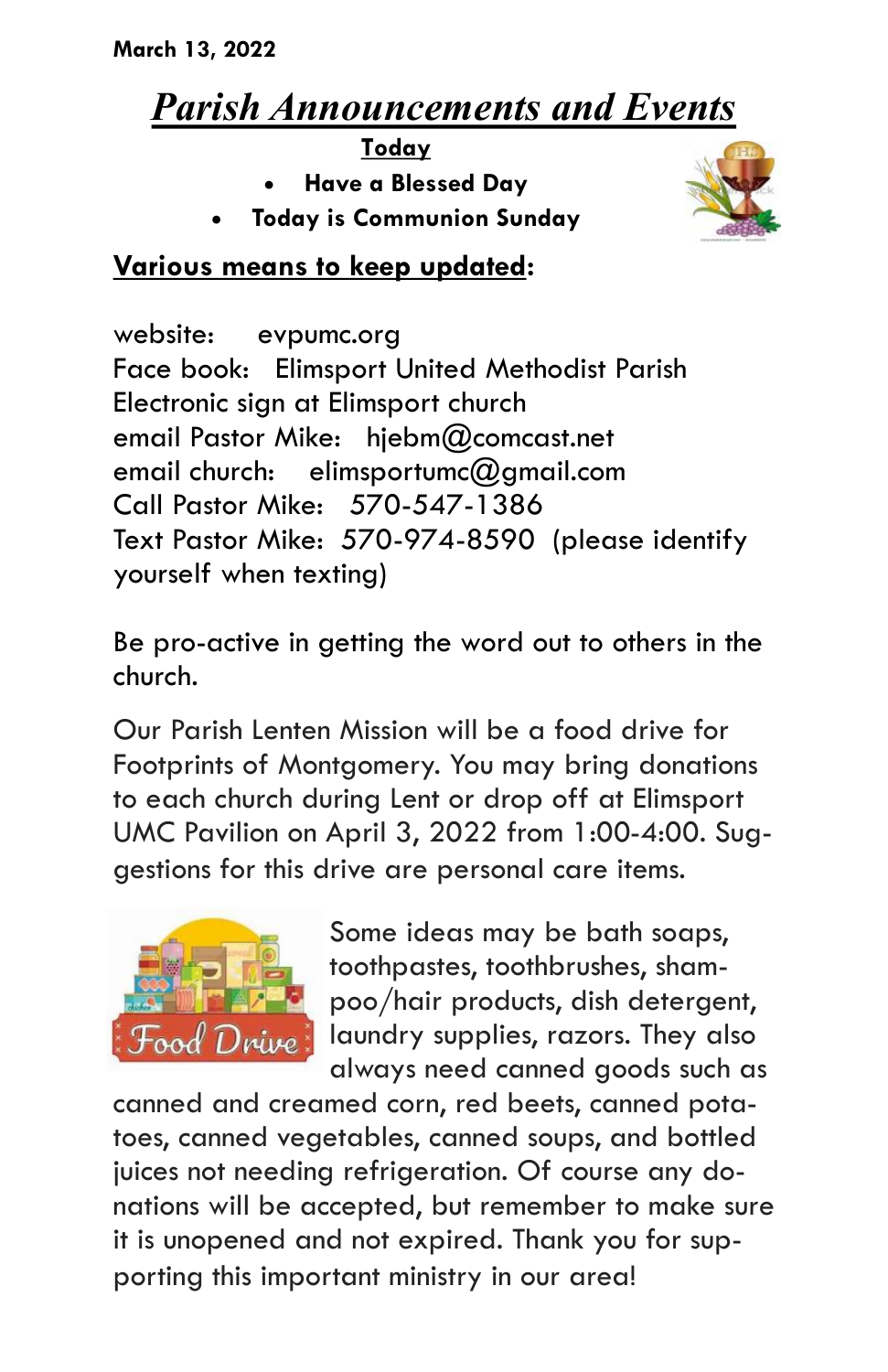

 $\mathbb{E}[\eta]$  If there is any information that is needed to be put in the bulletin, please do not hesitate to contact Jackie, the church secretary at 570-547-7182 (before 8 pm) or by emailing the

church at elimsportumc@gmail.com. **Do not call or text Pastor Mike. Please have information to me by Wednesday morning.**

Due to the constant changes in the covid mandates, we are making it a personal choice to wear masks or face coverings in the church building, but are suggesting that you wear one if you are unvaccinated or are vulnerable to contacting the virus. We are still suggesting that people practice social distancing each Sunday Morning and use common sense while greeting each other.

In response to Pastor Mike's recent announcement that he would be moving to a different parish at the end of June, the Pastor Parish Relations Committee (PPRC) met with the United Methodist Church, Susquehanna Conference, Lewisburg District Superintendent Gary Weaver to review the parish profile to assist them in identifying a new Pastor to begin service July  $1<sup>st</sup>$ , 2022. Once a match is identified the candidate will be introduced to the PPRC and provided a tour of the churches and parsonage. Following that an announcement will be made to all parish members introducing the new Pastor. Patience and Prayers are requested for Pastor Mike and his family during this transition and for the process to identify a new Pastor for the Elimsport Parish. PPRC Committee members are Lauren Bryson, EUMC; Christa McCormick, EUMC; Retta Moore, EUMC; Jeremy Kennedy, EUMC; Charlie Ulrich (St. John's UMC); and Gary Taylor (St. John's UMC)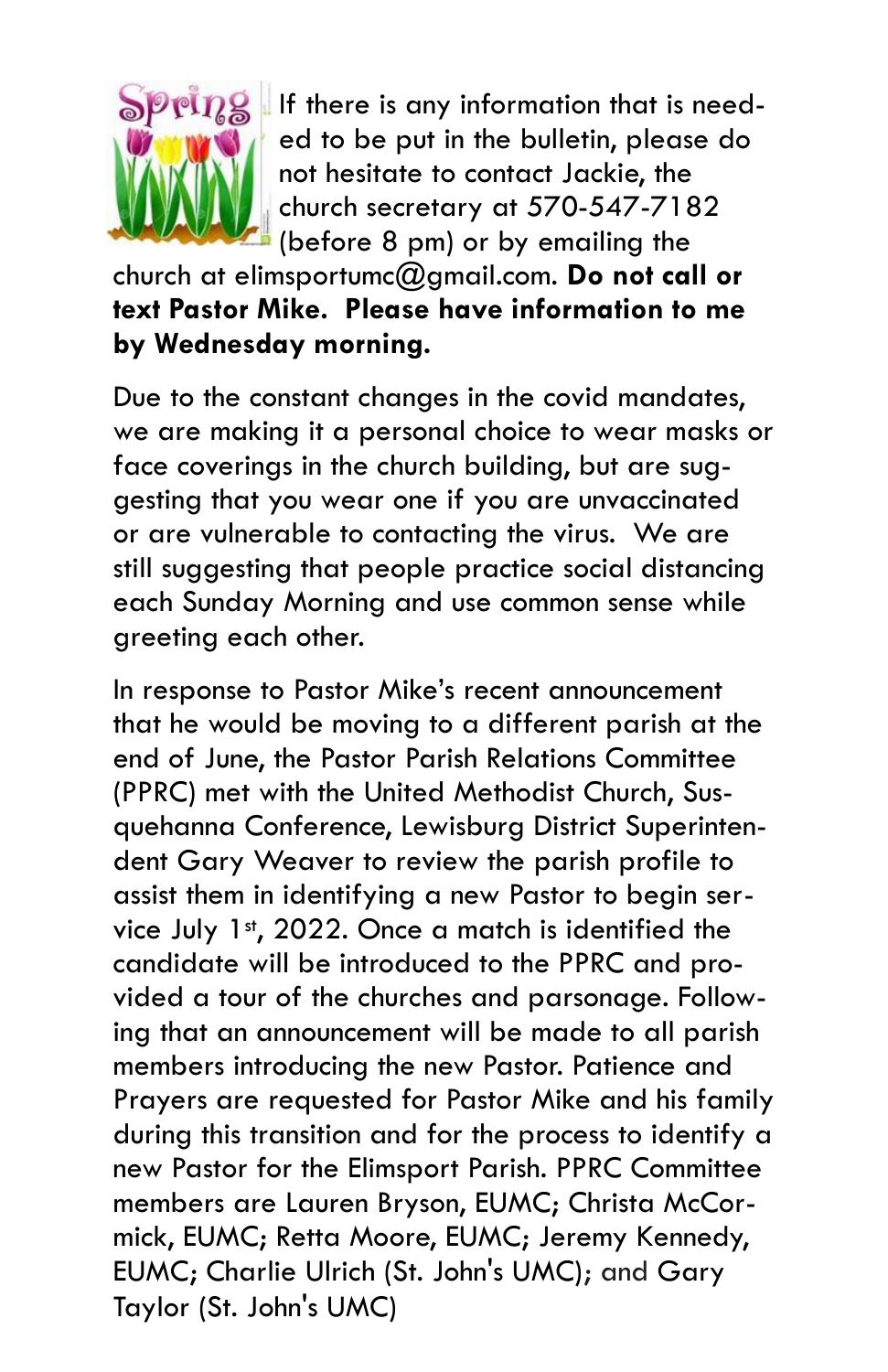## *Elimsport*

*Worship 9:00 Sunday School 10:30*

**Mission Statement at Elimsport UMC We gather together as a community of Christian believers to worship, fellowship, and to learn more about God. By the unity of the Spirit and the support of each other, we are able to reach out to the community and the world.**

Acolyte Schedule:

| 3/13/22 | <b>Mallorie &amp; Samuel</b> |
|---------|------------------------------|
| 3/20/22 | Elizabeth & Jackson          |
| 3/27/22 | Mitchell & Mallorie          |
| 4/03/22 | <b>Samuel &amp; Garett</b>   |



Administrative council meets tomorrow evening, Monday, March 14th at 6:30.



There will be a blood drive on Tuesday, April 12th from 2-7 in the Fellowship Hall.

Wednesday morning breakfast at the Elimsport church is from **7:30 am to 9:30** am.

As we continue to experience inconsistent winter conditions on Sunday mornings, please be vigilant as you consider coming to church each Sunday morning. Any cancellations will be on our Face book page listed above, on the prayer chain, and hopefully on our website listed above. Please check there first. If you are unclear about church being open, feel free to call the parsonage at 570-547-1386. If you have any reservations about traveling on Sunday morning, please stay home. Our country roads in Elimsport are kept as safe as the township workers are able, but not always clear first thing Sunday morning.